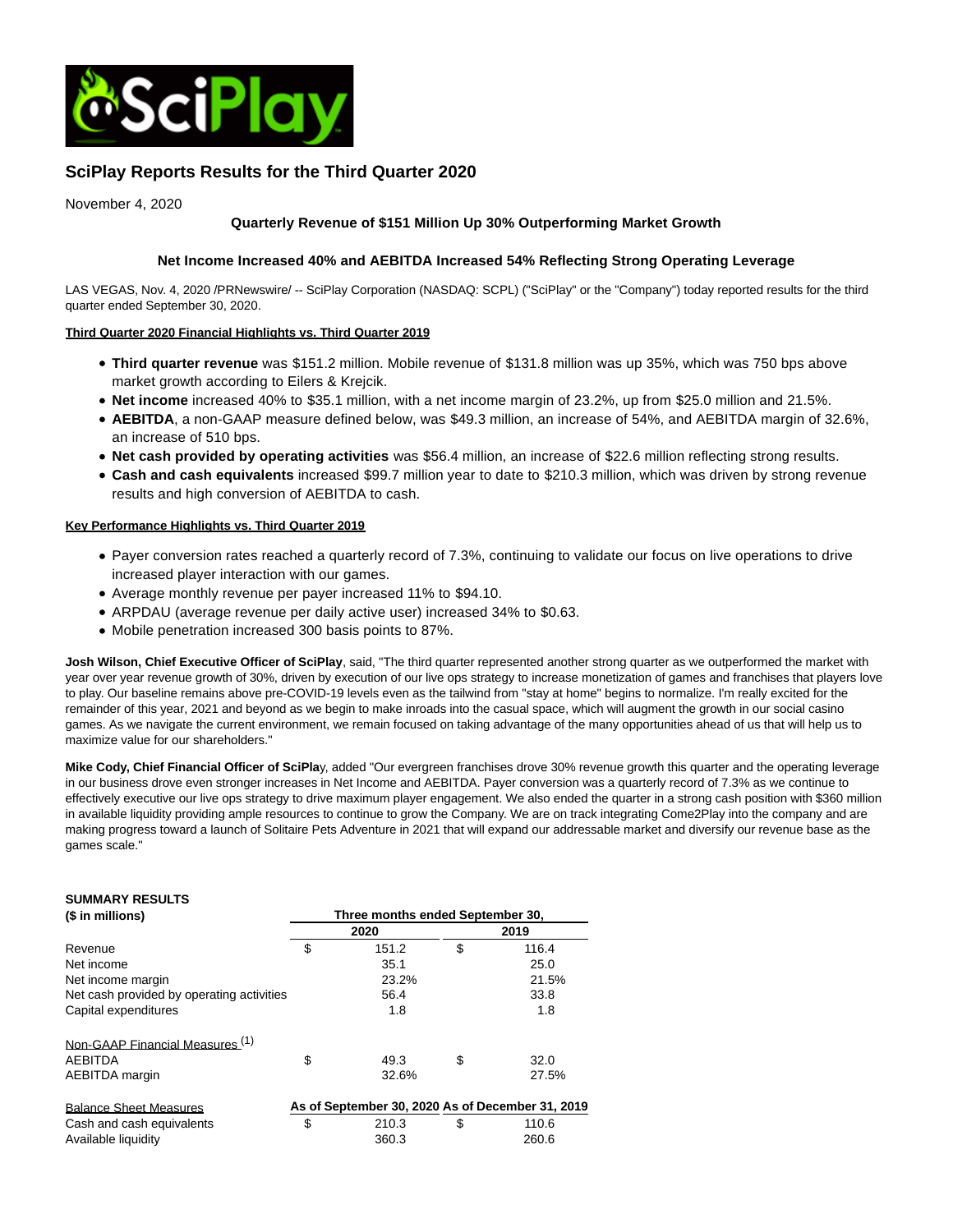(1) The financial measures "AEBITDA" and "AEBITDA margin" are non-GAAP financial measures defined below under "Non-GAAP Financial Measures" and reconciled to the most directly comparable GAAP measures in the accompanying supplemental tables at the end of this release.

#### **Key Performance Indicators**

**(in millions, except ARPDAU, Average monthly revenue per**

| payer, and percentages)           |         | Three months ended September 30. |                       |  |  |  |  |
|-----------------------------------|---------|----------------------------------|-----------------------|--|--|--|--|
|                                   | 2020    | 2019                             | Increase / (Decrease) |  |  |  |  |
| <b>Mobile Penetration</b>         | 87%     | 84%                              | 3 <sub>pp</sub>       |  |  |  |  |
| Average MAU                       | 7.3     | 7.8                              | (0.5)                 |  |  |  |  |
| Average DAU                       | 2.6     | 2.7                              | (0.1)                 |  |  |  |  |
| ARPDAU                            | \$0.63  | \$0.47                           | \$0.16                |  |  |  |  |
| Average MPUs                      | 0.5     | 0.5                              |                       |  |  |  |  |
| Average monthly revenue per payer | \$94.10 | \$84.90                          | \$9.20                |  |  |  |  |
| Payer conversion rate             | 7.3%    | 5.8%                             | 1.5 <sub>pp</sub>     |  |  |  |  |
| $pp = percentage points$ .        |         |                                  |                       |  |  |  |  |

#### **Earnings Conference Call**

SciPlay executive leadership will host a conference call on Wednesday, November 4, 2020, at 5:30 p.m. ET to review the Company's third quarter results. To access the call live via a listen-only webcast and presentation, please visi[t http://www.sciplay.com/investors/ a](https://c212.net/c/link/?t=0&l=en&o=2971349-1&h=3054418310&u=http%3A%2F%2Fwww.sciplay.com%2Finvestors%2F&a=http%3A%2F%2Fwww.sciplay.com%2Finvestors%2F)nd click on the webcast link under the Investor Information section. To access the call by telephone, please dial: +1 (412) 317-0790 (U.S. and International) and ask to join the SciPlay Corporation call. A replay of the webcast will be archived in the Investors section a[t www.sciplay.com/investors/.](https://c212.net/c/link/?t=0&l=en&o=2971349-1&h=2270796139&u=http%3A%2F%2Fwww.sciplay.com%2Finvestors%2F&a=www.sciplay.com%2Finvestors%2F)

#### **About SciPlay**

We are a leading developer and publisher of digital games on mobile and web platforms. We currently offer seven core games, including four social casino games and three primary casual games. Our social casino games typically include slots-style game play and occasionally include table games-style game play, while our casual games blend slots-style or bingo game play with adventure game features. All of our games are offered and played on multiple platforms, which include Apple, Google, Facebook, Amazon, and Microsoft. In addition to our internally created game content, our content library includes recognizable, real-world slot and table games content from Scientific Games Corporation. This content allows players who like playing land-based slot machines to enjoy some of those same titles in our free-to-play games.

You can access our filings with the SEC through the SEC website at [www.sec.gov o](https://c212.net/c/link/?t=0&l=en&o=2971349-1&h=2072829536&u=http%3A%2F%2Fwww.sec.gov%2F&a=www.sec.gov)r through our website, and we strongly encourage you to do so. We routinely post information that may be important to investors on our website at [www.sciplay.com/investors/,](https://c212.net/c/link/?t=0&l=en&o=2971349-1&h=2270796139&u=http%3A%2F%2Fwww.sciplay.com%2Finvestors%2F&a=www.sciplay.com%2Finvestors%2F) and we use our website as a means of disclosing material information to the public in a broad, non-exclusionary manner for purposes of the SEC's Regulation Fair Disclosure (Reg FD). The information contained on, or that may be accessed through, our website is not incorporated by reference into, and is not a part of, this document, and shall not be deemed "filed" under the Securities Exchange Act of 1934, as amended.

All ® notices signify marks registered in the United States. © 2020 SciPlay Corporation. All Rights Reserved.

#### **SCIPLAY CORPORATION CONSOLIDATED STATEMENTS OF INCOME (Unaudited, in millions, except per share amounts)**

|                                                                                 |                                | <b>Three Months Ended Nine Months Ended</b> |     |       |     |       |      |       |
|---------------------------------------------------------------------------------|--------------------------------|---------------------------------------------|-----|-------|-----|-------|------|-------|
|                                                                                 | September 30,<br>September 30, |                                             |     |       |     |       |      |       |
|                                                                                 |                                | 2020                                        |     | 2019  |     | 2020  |      | 2019  |
| Revenue                                                                         | \$                             | 151.2                                       | \$  | 116.4 | \$  | 435.1 | \$   | 352.9 |
| Operating expenses:                                                             |                                |                                             |     |       |     |       |      |       |
| Cost of revenue $(1)$                                                           |                                | 48.0                                        |     | 36.9  |     | 138.5 |      | 123.1 |
| Sales and marketing <sup>(1)</sup>                                              |                                | 33.7                                        |     | 32.9  |     | 97.0  |      | 98.4  |
| General and administrative <sup>(1)</sup>                                       |                                | 21.3                                        |     | 9.8   |     | 46.7  |      | 31.2  |
| Research and development <sup>(1)</sup>                                         |                                | 8.8                                         |     | 6.3   |     | 24.3  |      | 18.1  |
| Depreciation and amortization                                                   |                                | 2.7                                         |     | 1.7   |     | 6.9   |      | 5.2   |
| Restructuring and other                                                         |                                | 0.2                                         |     | 0.2   |     | 1.7   |      | 2.4   |
| Total operating expenses                                                        |                                | 114.7                                       |     | 87.8  |     | 315.1 |      | 278.4 |
| Operating income                                                                |                                | 36.5                                        |     | 28.6  |     | 120.0 |      | 74.5  |
| Other (expense) income, net                                                     |                                | (0.2)                                       |     | (0.4) |     | 0.9   |      | (2.4) |
| Net income before income taxes                                                  |                                | 36.3                                        |     | 28.2  |     | 120.9 |      | 72.1  |
| Income tax expense                                                              |                                | 1.2                                         |     | 3.2   |     | 5.9   |      | 7.2   |
| Net income                                                                      |                                | 35.1                                        |     | 25.0  |     | 115.0 |      | 64.9  |
| Less: Net income attributable to the noncontrolling interest                    |                                | 29.6                                        |     | 23.0  |     | 98.5  |      | 36.9  |
| Net income attributable to SciPlay                                              |                                | 5.5                                         | \$  | 2.0   | -\$ | 16.5  | - \$ | 28.0  |
| Basic and diluted net income attributable to SciPlay per share <sup>(2)</sup> : |                                |                                             |     |       |     |       |      |       |
| Basic                                                                           |                                | 0.24                                        | -\$ | 0.09  | -\$ | 0.72  | - \$ | 0.33  |
| <b>Diluted</b>                                                                  |                                | 0.23                                        | \$  | 0.09  | \$  | 0.69  | S    | 0.33  |
|                                                                                 |                                |                                             |     |       |     |       |      |       |

Weighted average number of shares of Class A common stock used in per share calculation:

| Basir<br>shares                | 0 <sub>0</sub> | $\sim$ $\sim$<br><u>__</u> | ິດ ເ<br>---- | nn.<br><u></u>   |
|--------------------------------|----------------|----------------------------|--------------|------------------|
| Diluted<br>ohoro <i>r</i><br>. | 24<br>∸∸       | $\sim$<br><u></u>          | А            | nr.<br><u>__</u> |
|                                |                |                            |              |                  |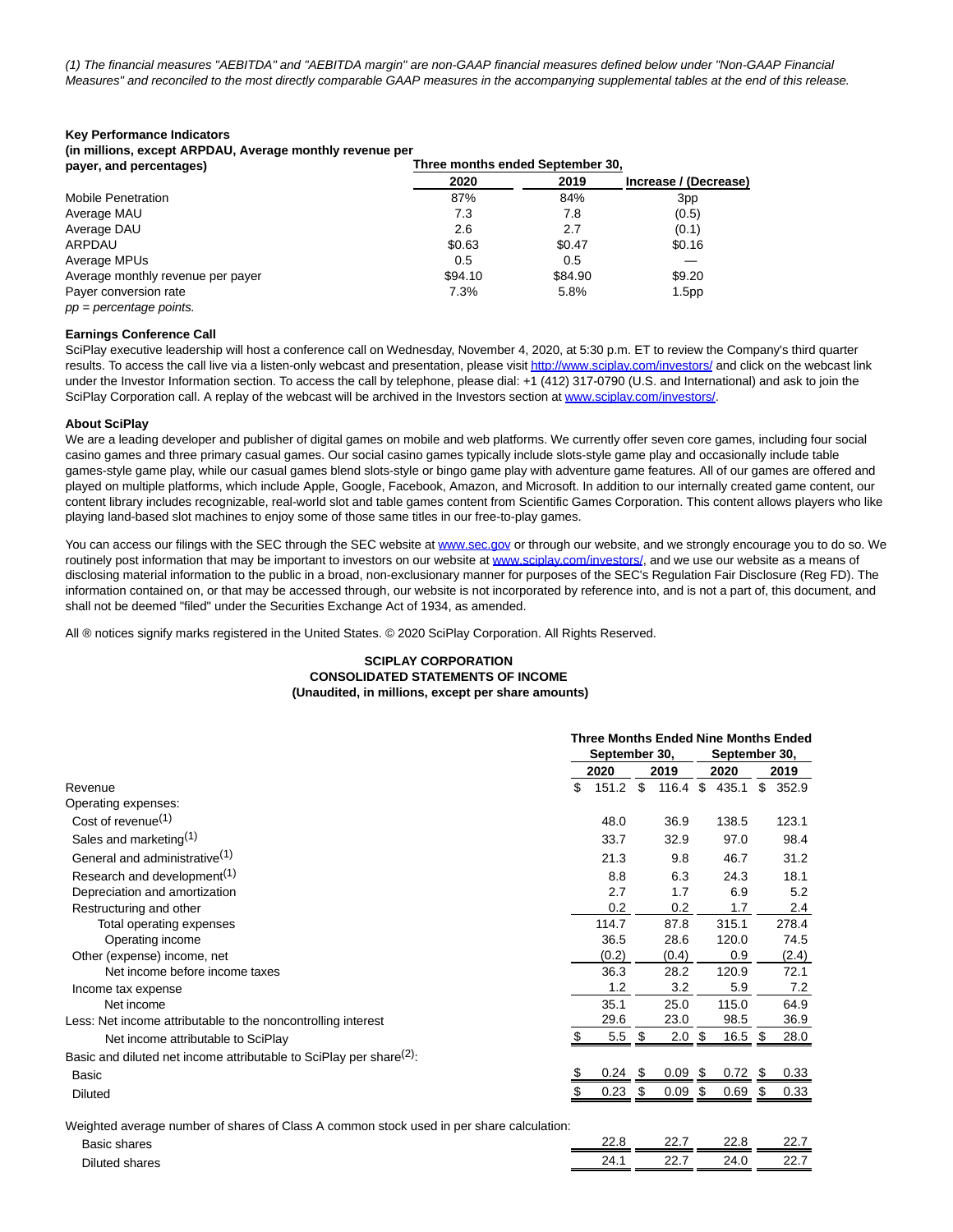(1) Excludes depreciation and amortization.

(2) For the three and nine months ended September 30, 2019 basic and diluted earnings per share and weighted average shares of Class A common stock is applicable only for the period from May 7, 2019 to September 30, 2019, which is the period following SciPlay Corporation's IPO.

## **SCIPLAY CORPORATION CONDENSED CONSOLIDATED BALANCE SHEETS (Unaudited, in millions, except par value)**

|                                             | September 30, 2020 December 31, 2019 |             |
|---------------------------------------------|--------------------------------------|-------------|
| <b>ASSETS</b>                               |                                      |             |
| Current assets:                             |                                      |             |
| Cash and cash equivalents                   | \$<br>210.3                          | \$<br>110.6 |
| Accounts receivable, net                    | 49.6                                 | 32.1        |
| Prepaid expenses and other current assets   | 6.4                                  | 4.3         |
| Total current assets                        | 266.3                                | 147.0       |
| Property and equipment, net                 | 4.7                                  | 4.6         |
| Operating lease right-of-use assets         | 8.7                                  | 6.0         |
| Goodwill                                    | 127.0                                | 120.7       |
| Intangible assets and software, net         | 28.8                                 | 17.0        |
| Deferred income taxes and other assets      | 84.0                                 | 89.3        |
| <b>Total assets</b>                         | \$<br>519.5                          | \$<br>384.6 |
| <b>LIABILITIES AND STOCKHOLDERS' EQUITY</b> |                                      |             |
| <b>Current liabilities:</b>                 |                                      |             |
| Accounts payable                            | \$<br>22.8                           | \$<br>12.8  |
| <b>Accrued liabilities</b>                  | 17.1                                 | 13.7        |
| Due to affiliate                            | 2.6                                  | 2.7         |
| Total current liabilities                   | 42.5                                 | 29.2        |
| Operating lease liabilities                 | 7.8                                  | 5.2         |
| Liabilities under TRA                       | 67.3                                 | 72.7        |
| <b>Other liabilities</b>                    | 5.7                                  |             |
| Total stockholders' equity <sup>(1)</sup>   | 395.3                                | 277.5       |
| Total liabilities and stockholders' equity  | \$<br>519.5                          | \$<br>384.6 |

(1) Includes \$321.8 million and \$223.4 million in noncontrolling interest as of September 30, 2020 and December 31, 2019, respectively.

#### **SCIPLAY CORPORATION CONDENSED CONSOLIDATED STATEMENTS OF CASH FLOWS (Unaudited, in millions)**

|                                                                                                                        | <b>Three Months</b><br>Ended |               |     |                   | <b>Nine Months</b><br><b>Ended</b> |        |    |       |
|------------------------------------------------------------------------------------------------------------------------|------------------------------|---------------|-----|-------------------|------------------------------------|--------|----|-------|
|                                                                                                                        |                              | September 30, |     |                   | September 30,                      |        |    |       |
|                                                                                                                        |                              | 2020          |     | 2019              |                                    | 2020   |    | 2019  |
| Net cash provided by operating activities                                                                              | \$                           | 56.4          | \$. | 33.8              | -SG                                | 131.9  | S  | 60.3  |
| Net cash used in investing activities                                                                                  |                              | (1.8)         |     | (1.8)             |                                    | (17.6) |    | (6.5) |
| Net cash (used in) provided by financing activities                                                                    |                              | (0.5)         |     | (1.2)             |                                    | (14.6) |    | 17.1  |
| Effect of exchange rate changes on cash, cash equivalents and restricted cash                                          |                              | 0.1           |     | 0.1               |                                    |        |    | 0.4   |
| Increase in cash, cash equivalents and restricted cash                                                                 |                              | 54.2          |     | 30.9              |                                    | 99.7   |    | 71.3  |
| Cash, cash equivalents and restricted cash, beginning of period                                                        |                              | 156.1         |     | 50.4              |                                    | 110.6  |    | 10.0  |
| Cash, cash equivalents and restricted cash, end of period                                                              |                              | 210.3         | \$  | 81.3              | \$                                 | 210.3  | \$ | 81.3  |
| Supplemental cash flow information:                                                                                    |                              |               |     |                   |                                    |        |    |       |
| Cash paid for income taxes                                                                                             | \$                           |               | \$  | $0.3 \text{ }$ \$ |                                    | 1.5    | \$ | 0.7   |
| Cash paid for contingent consideration included in operating activities                                                |                              |               |     | 3.0               |                                    | 4.0    |    | 22.2  |
| Payment for Scientific Games' intellectual property license included in Distributions to Parent and<br>affiliates, net |                              |               |     |                   |                                    |        |    | 255.0 |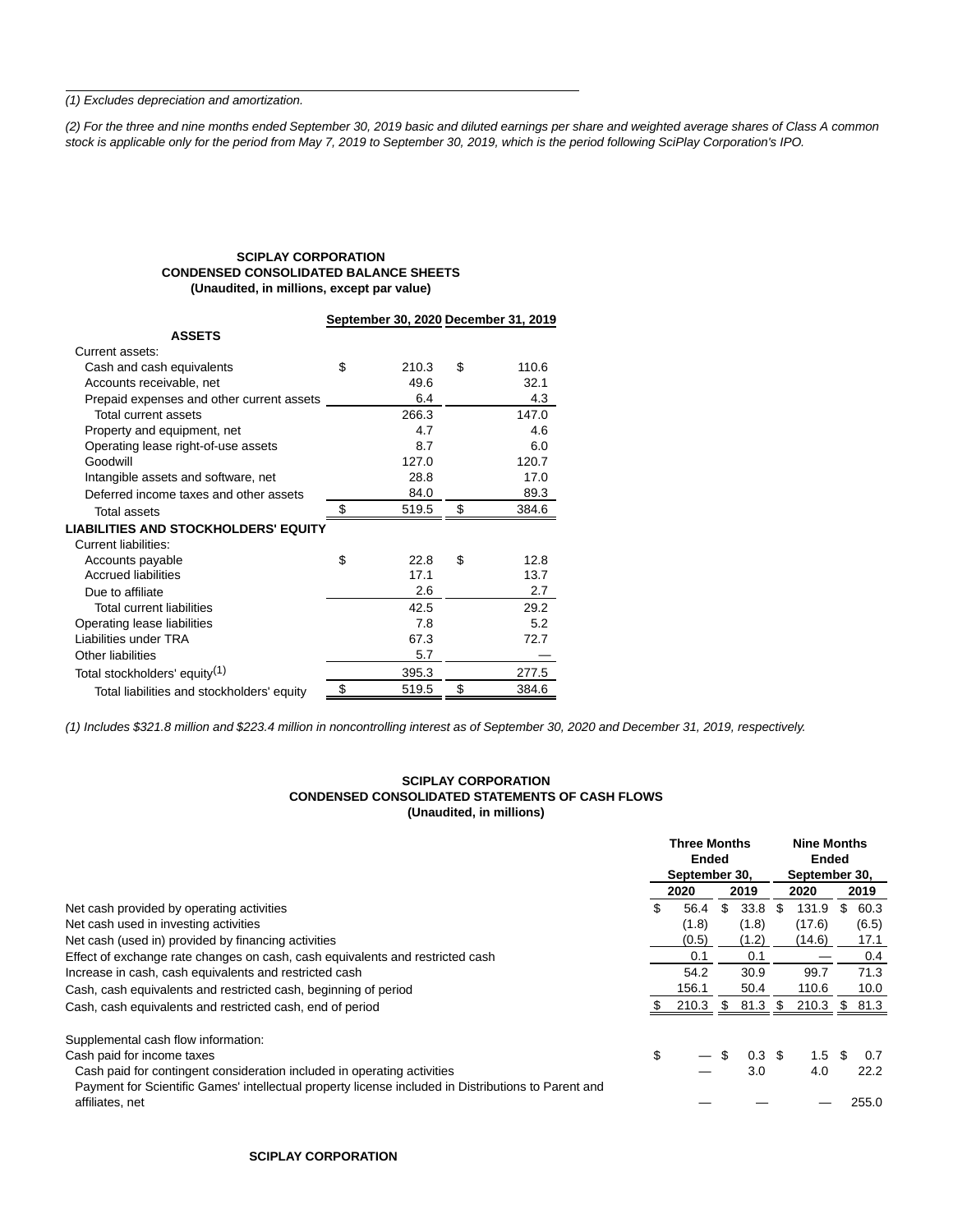## **RECONCILIATION OF NET INCOME ATTRIBUTABLE TO SCIPLAY TO AEBITDA (Unaudited, in millions)**

|                                                    |                                |       |    |       |    | <b>Three Months Ended Nine Months Ended</b> |   |         |  |
|----------------------------------------------------|--------------------------------|-------|----|-------|----|---------------------------------------------|---|---------|--|
|                                                    | September 30,<br>September 30, |       |    |       |    |                                             |   |         |  |
|                                                    |                                | 2020  |    | 2019  |    | 2020                                        |   | 2019    |  |
| Net income attributable to SciPlay                 | \$                             | 5.5   | \$ | 2.0   | \$ | 16.5                                        | S | 28.0    |  |
| Net income attributable to noncontrolling interest |                                | 29.6  |    | 23.0  |    | 98.5                                        |   | 36.9    |  |
| Net income                                         |                                | 35.1  |    | 25.0  |    | 115.0                                       |   | 64.9    |  |
| Restructuring and other                            |                                | 0.2   |    | 0.2   |    | 1.7                                         |   | 2.4     |  |
| Depreciation and amortization                      |                                | 2.7   |    | 1.7   |    | 6.9                                         |   | 5.2     |  |
| Income tax expense                                 |                                | 1.2   |    | 3.2   |    | 5.9                                         |   | 7.2     |  |
| Stock-based compensation                           |                                | 9.9   |    | 1.5   |    | 15.1                                        |   | 8.1     |  |
| Other expense (income), net                        |                                | 0.2   |    | 0.4   |    | (0.9)                                       |   | 2.4     |  |
| <b>AEBITDA</b>                                     |                                | 49.3  | \$ | 32.0  |    | \$143.7                                     | S | 90.2    |  |
| Revenue                                            | \$                             | 151.2 | \$ | 116.4 |    | \$435.1                                     |   | \$352.9 |  |
| Net income margin (Net income/Revenue)             |                                | 23.2% |    | 21.5% |    | 26.4%                                       |   | 18.4%   |  |
| AEBITDA margin (AEBITDA/Revenue)                   |                                | 32.6% |    | 27.5% |    | 33.0%                                       |   | 25.6%   |  |
| Royalties for Scientific Games Corporation IP      | \$                             |       | S  |       | S  |                                             | S | 10.2    |  |

## **RECONCILIATION OF NET INCOME MARGIN TO AEBITDA MARGIN**

#### **Three Months Ended September 30, Nine Months Ended September 30,**

|                                            | 2020    | 2019  | 2020  | 2019  |
|--------------------------------------------|---------|-------|-------|-------|
| Net income margin (Net income/Revenue)     | 23.2%   | 21.5% | 26.4% | 18.4% |
| Restructuring and other                    | $0.1\%$ | 0.2%  | 0.4%  | 0.7%  |
| Depreciation and amortization              | 1.8%    | 1.5%  | 1.6%  | 1.5%  |
| Income tax expense                         | 0.8%    | 2.7%  | 1.4%  | 2.0%  |
| Stock-based compensation and other expense | 6.7%    | 1.6%  | 3.2%  | 3.0%  |
| AEBITDA margin                             | 32.6%   | 27.5% | 33.0% | 25.6% |

#### **Forward-Looking Statements**

Throughout this press release, we make "forward-looking statements" within the meaning of the U.S. Private Securities Litigation Reform Act of 1995. Forward-looking statements describe future expectations, plans, results or strategies and can often be identified by the use of terminology such as "may," "will," "estimate," "intend," "plan," "continue," "believe," "expect," "anticipate," "target," "should," "could," "potential," "opportunity," "goal," or similar terminology. The forward-looking statements contained in this press release are based upon management's current expectations, assumptions and estimates and are not guarantees of timing, future results or performance. Therefore, you should not rely on any of these forward-looking statements as predictions of future events. Actual results may differ materially from those contemplated in these statements due to a variety of risks and uncertainties and other factors, including, among other things:

- the impact of the COVID-19 pandemic and any resulting social, political, economic and financial complications;
- our ability to attract and retain players;
- our reliance on third-party platforms;
- our dependence on the optional purchases of coins, chips and cards to supplement the availability of periodically offered free coins, chips and cards;
- dependence on skilled employees with creative and technical backgrounds;
- expectations of growth in total consumer spending on social gaming, including social casino gaming;
- our dependence on certain key providers;
- natural events and health crises that disrupt our operations or those of our providers or suppliers;
- U.S. and international economic and industry conditions;
- stock price volatility;
- our ability to continue to launch and enhance games that attract and retain a significant number of paying players;
- our reliance on a small percentage of our players for nearly all of our revenue;
- our ability to adapt to, and offer games that keep pace with, changing technology and evolving industry standards;
- competition;
- the impact of legal and regulatory restrictions on our business, including significant opposition in some jurisdictions to interactive social gaming, including social casino gaming, and how such opposition could lead these jurisdictions to adopt legislation or impose a regulatory framework to govern interactive social gaming or social casino gaming specifically, and how this could result in a prohibition on interactive social gaming or social casino gaming altogether, restrict our ability to advertise our games, or substantially increase our costs to comply with these regulations;
- laws and government regulations, both foreign and domestic, including those relating to our parent, Scientific Games Corporation, and to data privacy and security, including with respect to the collection, storage, use, transmission, sharing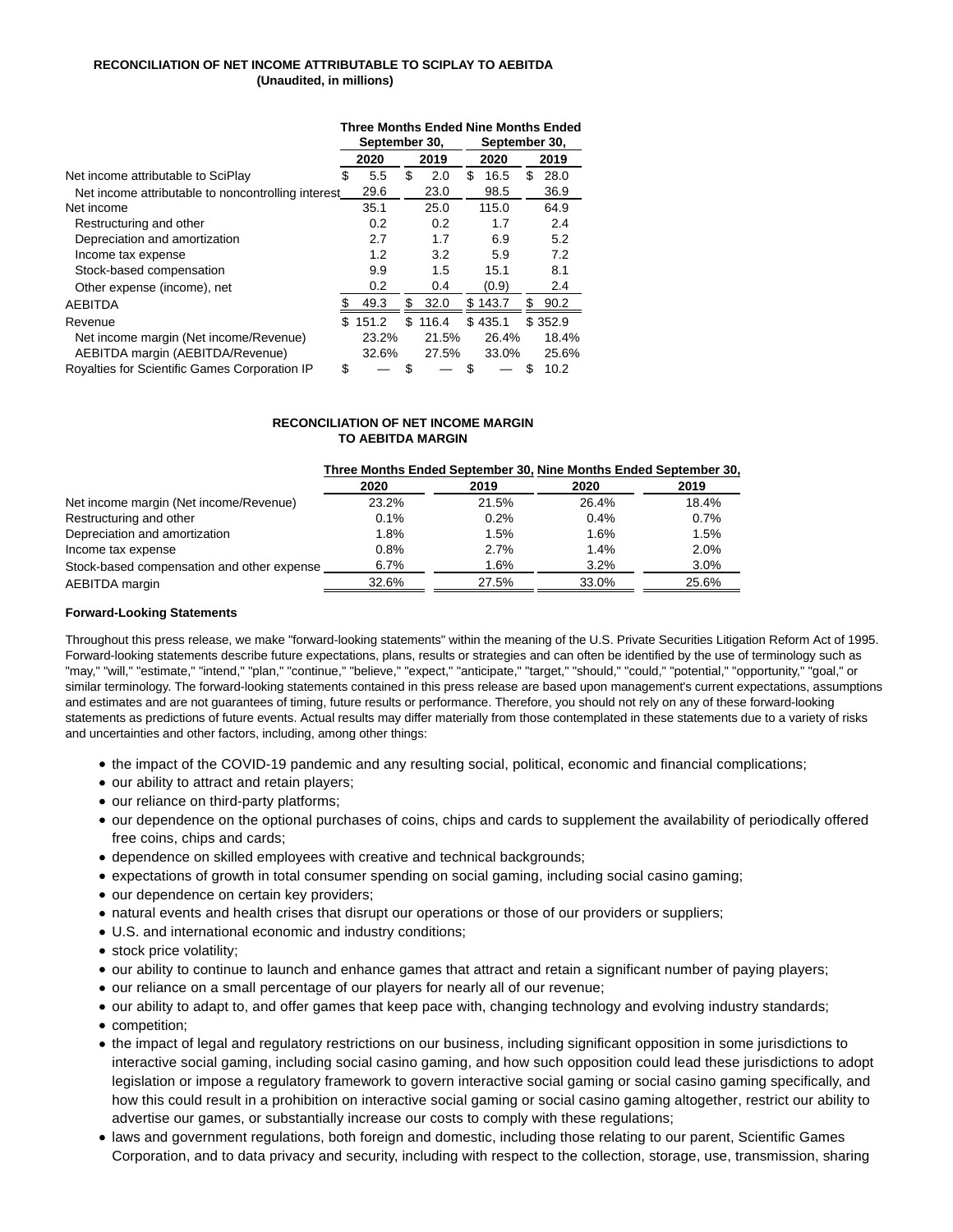and protection of personal information and other consumer data, and those laws and regulations that affect companies conducting business on the internet, including ours;

- the continuing evolution of the scope of data privacy and security regulations, and our belief that the adoption of increasingly restrictive regulations in this area is likely within the U.S. and other jurisdictions;
- our ability to use the intellectual property rights of our parent, Scientific Games Corporation, and other third parties, including the third-party intellectual property rights licensed to Scientific Games Corporation, under our intellectual property license agreement ("IP License Agreement") with our parent;
- protection of our proprietary information and intellectual property, inability to license third-party intellectual property and the intellectual property rights of others;
- security and integrity of our games and systems;
- security breaches, cyber-attacks or other privacy or data security incidents, challenges or disruptions;
- reliance on or failures in information technology and other systems;
- our ability to complete acquisitions and integrate businesses successfully;
- our ability to pursue and execute new business initiatives;
- fluctuations in our results due to seasonality and other factors;
- risks related to foreign operations, including the complexity of foreign laws, regulations and markets; the uncertainty of enforcement of remedies in foreign jurisdictions; the effect of currency exchange rate fluctuations; the impact of foreign labor laws and disputes; the ability to attract and retain key personnel in foreign jurisdictions; the economic, tax and regulatory policies of local governments; and compliance with applicable anti-money laundering, anti-bribery and anti-corruption laws;
- changes in tax laws or tax rulings, or the examination of our tax positions;
- the discontinuation or replacement of LIBOR, which may adversely affect interest rates;
- litigation and other liabilities relating to our business, including litigation and liabilities relating to consumer protection, gambling-related matters, employee matters, alleged service and system malfunctions, alleged intellectual property infringement and claims relating to our contracts, licenses and strategic investments;
- restrictions and covenants in debt agreements, including those that could result in acceleration of the maturity of our indebtedness;
- failure to maintain adequate internal control over financial reporting;
- influence of certain stockholders, including decisions that may conflict with the interests of other stockholders;
- our ability to achieve some or all of the anticipated benefits of being a standalone public company; and
- our dependence on distributions from SciPlay Parent Company, LLC ("SciPlay Parent LLC") to pay our taxes and expenses, including substantial payments we will be required to make under the Tax Receivable Agreement (the "TRA").

Additional information regarding risks and uncertainties and other factors that could cause actual results to differ materially from those contemplated in forward-looking statements is included from time to time in our filings with the SEC, including under "Risk Factors" in Part II, Item 1A of our Quarterly Report on Form 10-Q for the quarter ended September 30, 2020 and Part I, Item 1A "Risk Factors" in our 2019 Annual Report on Form 10-K filed with the SEC on February 18, 2020. Forward-looking statements speak only as of the date they are made and, except for our ongoing obligations under the U.S. federal securities laws, we undertake no and expressly disclaim any obligation to publicly update any forward-looking statements whether as a result of new information, future events or otherwise.

This press release may contain references to industry market data and certain industry forecasts. Industry market data and industry forecasts are obtained from publicly available information and industry publications. Industry publications generally state that the information contained therein has been obtained from sources believed to be reliable, but that the accuracy and completeness of that information is not guaranteed. Although we believe industry information to be accurate, it is not independently verified by us and we do not make any representation as to the accuracy of that information. In general, we believe there is less publicly available information concerning international social gaming industries than the same industries in the U.S. Some data is also based on our good faith estimates, which are derived from our review of internal surveys or data, as well as the independent sources referenced above. Assumptions and estimates of our and our industry's future performance are necessarily subject to a high degree of uncertainty and risk due to a variety of factors, including those described under "Risk Factors" in Part II, Item 1A of our Quarterly Report on Form 10-Q for the quarter ended September 30, 2020 and Part I, Item 1A "Risk Factors" of our 2019 Annual Report on Form 10-K. These and other factors could cause future performance to differ materially from our assumptions and estimates.

### **Non-GAAP Financial Measures**

Adjusted EBITDA, or AEBITDA, as used herein, is a non-GAAP financial measure that is presented as supplemental disclosure and is reconciled to net income attributable to SciPlay as the most directly comparable GAAP measure as set forth in the above table. We define AEBITDA to include net income attributable to SciPlay before: (1) net income attributable to noncontrolling interest; (2) interest expense; (3) income tax expense; (4) depreciation and amortization; (5) restructuring and other, which includes charges or expenses attributable to: (a) employee severance; (b) management changes; (c) restructuring and integration; (d) M&A and other, which includes: (i) M&A transaction costs; (ii) purchase accounting adjustments; (iii) unusual items (including certain legal settlements) and (iv) other non-cash items; (e) contingent acquisition consideration and (f) cost-savings initiatives; (6) stock-based compensation; (7) loss (gain) on debt financing transactions; and (8) other expense (income) including foreign currency (gains) and losses. We also use AEBITDA margin, a non-GAAP measure, which we calculate as AEBITDA as a percentage of revenue.

Our management uses AEBITDA and AEBITDA margin to, among other things: (i) monitor and evaluate the performance of our business operations; (ii) facilitate our management's internal comparisons of our historical operating performance and (iii) analyze and evaluate financial and strategic planning decisions regarding future operating investments and operating budgets. In addition, our management uses AEBITDA and AEBITDA margin